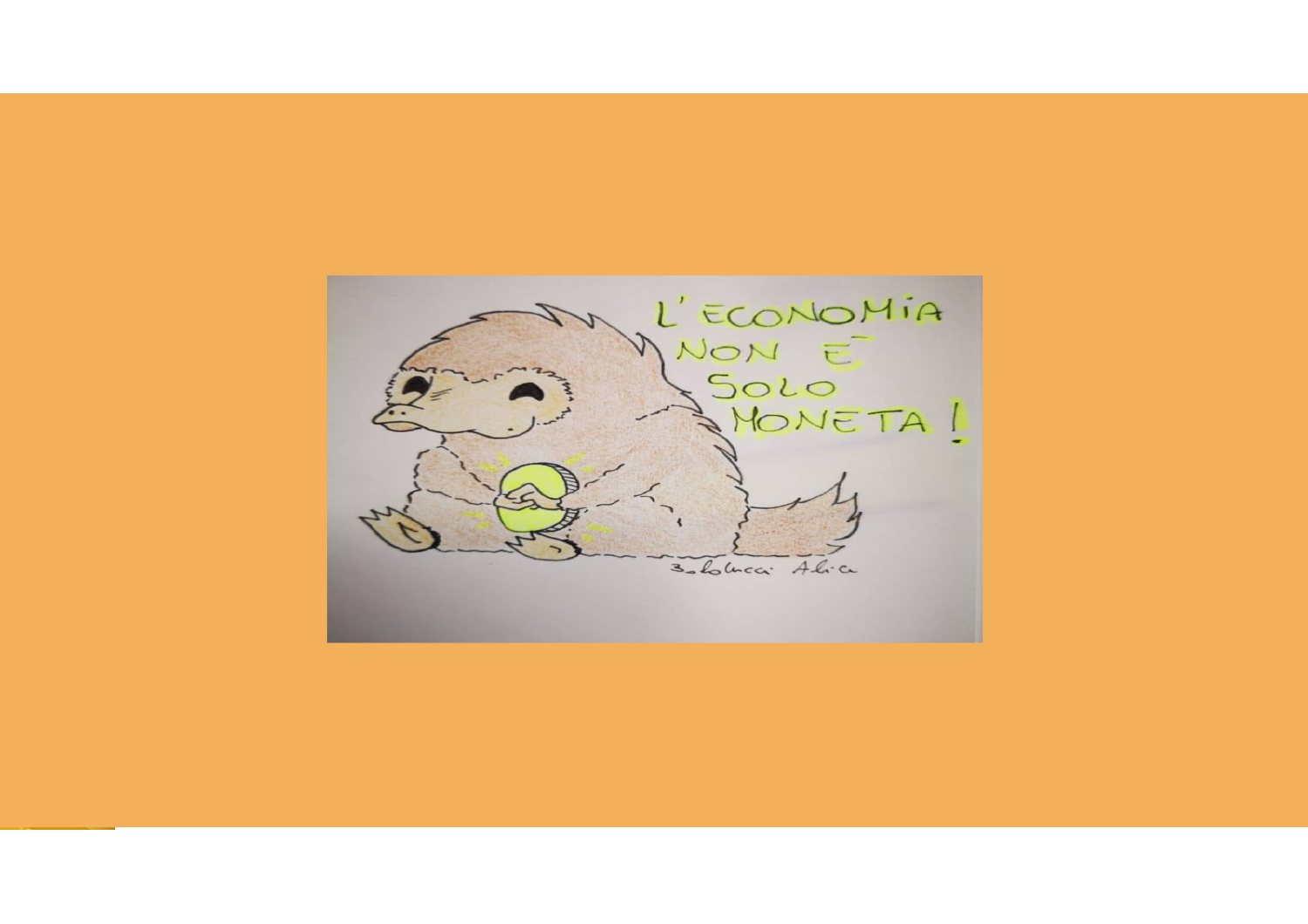

# LA POLITICA ECONOMICA

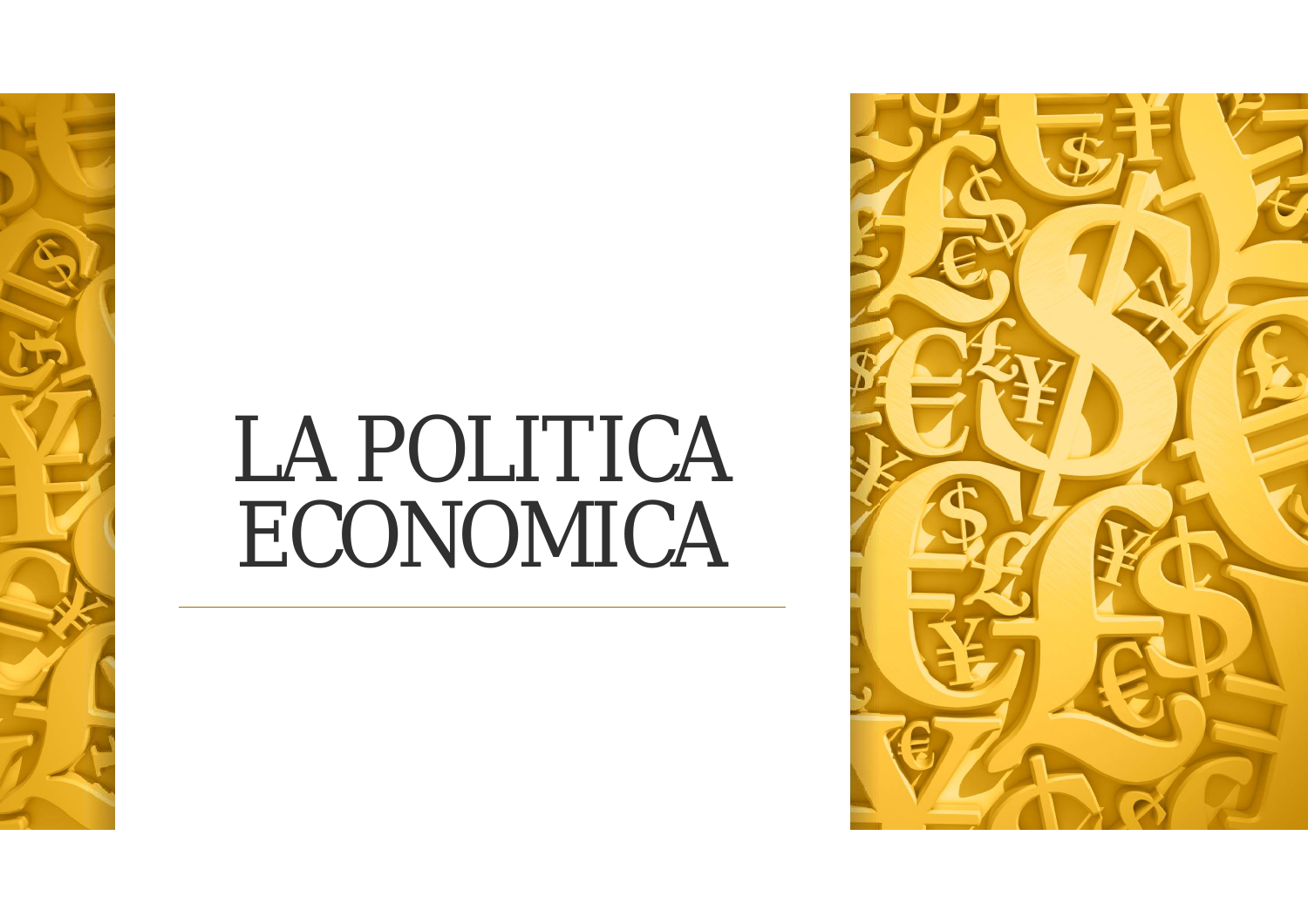

OGGI LA POLITICA ECONOMICA, SIA FISCALE CHE MONETARIA, E' NOTEVOLMENTE INFI UFNZATA DAI I A GLOBALIZZAZIONE E DALL'INTERNAZIONALIZZAZIONE DEI MERCATI. PROPRIO PER RISPONDERE ALLA CONCORRENZA GLOBALE, 27 STATI EUROPEI HANNO ADERITO ALL'UNIONE EUROPEA E, TRA LORO, 19 HANNO DECISO DI ADOTTARE UNA MONETA UNICA, L'EURO.

LA BANCA CENTRALE EUROPEA, QUINDI, E' DIVENTATA RESPONSABILE DELLA POLITICA MONETARIA PER TUTTA L'EUROZONA. I SUOI PRINCIPALI OBIETTIVI SONO:

- $\triangleright$  MANTENERE LA STABILITÀ DEI PREZZI AL CONSUMO;
- > SALVAGUARDARE IL VALORE O CAMBIO DELL'EURO SUI MERCATI MONETARI MONDIALI. PROPRIO PER RAGGIUNGERE QUESTI OBIETTIVI, LA BCE E TUTTI I PAESI DELL'EUROZONA CHE NE FANNO PARTE, SI IMPEGNANO A MANTENERE I TASSI DI INFLAZIONE E DI INTERESSE AL DI SOTTO DEI LIMITI FISSATI NEI TRATTATI DI MAASTRICHT E LISBONA. PER FARLO, LA BCE NON SOLO CONTROLLA LA MATERIALE EMISSIONE DEGLI EURO, MA USA ALTRE MANOVRE, CON LE QUALI INCIDE :
- > SULLE RISERVE CHE LE BANCHE DEVONO OBBLIGATORIAMENTE DETENERE PRESSO LE PROPRIE CASSE (SENZA CONCEDERLE IN PRESTITO A TERZI);
- > SUL TASSO UFFICIALE DI RIFERIMENTO, O TASSO A CUI VENGONO CONCESSI I PRESTITI ALLE VARIE BANCHE CHE HANNO SEDE NELLE NAZIONI CHE FANNO PARTE DELL'UE.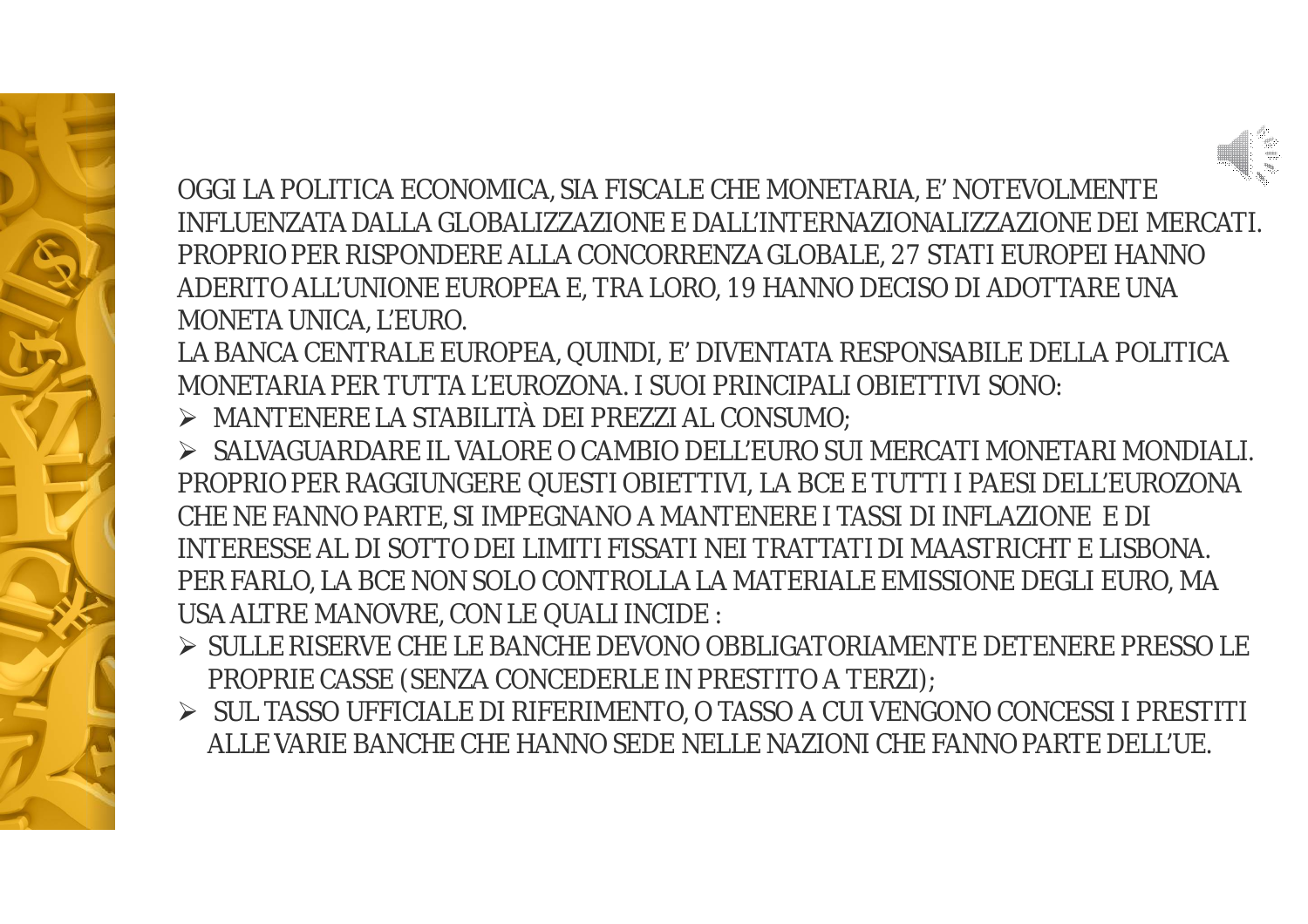L'UNIONE FCONOMICA E MONETARIA PROMUOVE ANCHE LA CRESCITA FCONOMICA DELVARI PAESI MEMBRI, QUINDI INFLUENZA LA POLITICA DI BILANCIO DEGLI STESSI. LA POLITICA DI BILANCIO RIGUARDA LA FISCALITA' E LE SPESE PUBBLICHE DI CIASCUNO STATO ED È DI COMPETENZA DEI GOVERNI NAZIONALI. TUTTAVIA, LE DECISIONI RELATIVE ALLE FINANZE PUBBLICHE DEI SINGOLI PAESI DELL'UNIONE, POSSONO AVERE UN IMPATTO SU TUTTA L'UE. PER QUESTO, SONO STATE IMPOSTE NORME FONDAMENTALI RELATIVE ALLE FINANZE PUBBLICHE, ELABORATE ED ADOTTATE CONGIUNTAMENTE DA TUTTI I PAESI MEMBRI ED ATTUATE DAI LA COMMISSIONE FUROPEA PER GARANTIRE LA STABILITÀ FCONOMICA.

IL PATTO DI STABILITÀ E CRESCITA È IL PRINCIPALE STRUMENTO SUL QUALE SI BASA L'ORIENTAMENTO E IL COORDINAMENTO DELLE DECISIONI IN CAMPO ECONOMICO DEGLI STATI MEMBRI. IL PATTO È STATO ADOTTATO NEL 1999 E ULTERIORMENTE RAFFORZATO A PARTIRE DAL 2011. IN PARTICOLARE, IMPLICA DI MANTENERE IN ORDINE LE RISPETTIVE FINANZE PUBBLICHE, OSSIA GARANTIRE UN ADEGUATO EQUILIBRIO TRA SPESE ED ENTRATE NEI BILANCI NAZIONALI. IN PRATICA, CIASCUNO STATO NON PUO' SUPERARE, SIA COL DEFICIT ANNUALE, CHE COL DEBITO PUBBLICO COMPLESSIVO, I LIMITI IMPOSTI DAI PARAMETRI FISSATI A MAASTRICHT. PER QUESTO, I PAESI DELL'UE PRESENTANO ALLA COMMISSIONE I LORO PIANI DI BILANCIO, CHE VENGONO VALUTATI OGNI ANNO NEL **QUADRO DEL COSIDDETTO «SEMESTRE EUROPEO».**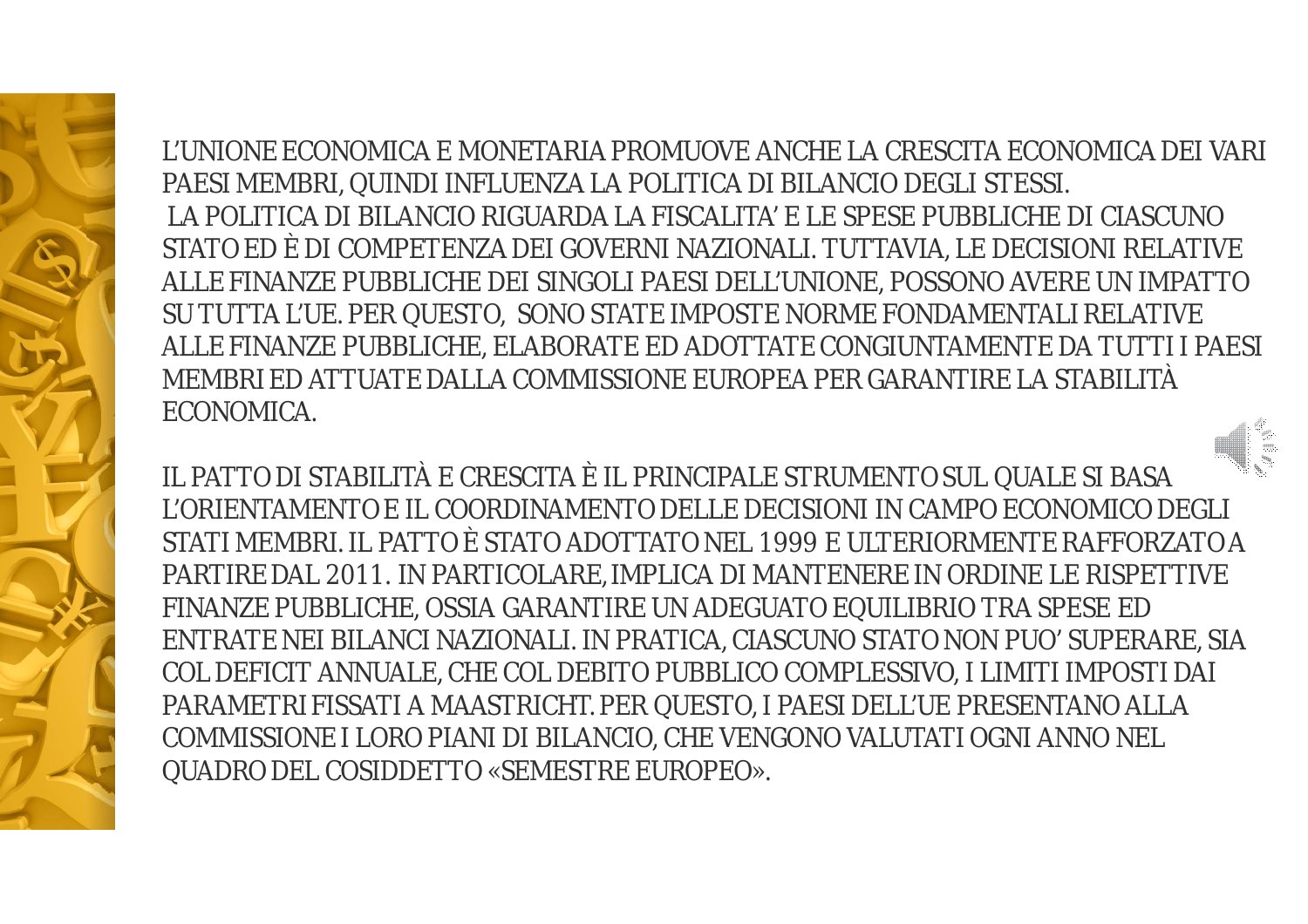MENTRE IL DEFICIT, DI CUI PARLAVA ANCHE KEYNES, E' LA DIFFERENZA NEGATIVA TRA LE SPESE E LE ENTRATE PUBBLICHE DI UN ANNO, IL DEBITO PUBBLICO È LA SOMMA DEI DEFICIT PUBBLICI DEGLI ANNI PASSATI. QUANDO LA SPESA PUBBLICA SUPERA LE ENTRATE DETERMINANDO UN DEFICIT ANNUALE, IL GOVERNO IN QUESTIONE DEVE PRENDERE IN PRESTITO DENARO O AUMENTARE LA PRESSIONE FISCALE PER COLMARE IL DIVARIO. IL PATTO DI STABILITÀ E CRESCITA, PERO', IMPONE AI GOVERNI DI GARANTIRE CHE IL LORO DEBITO NON SUPERI IL 60 % DEL PIL O DI CONTINUARE A RIDURLO A UN RITMO SODDISFACENTE PER GIUNGERE A QUESTA PERCENTUALE.

L'OBIETTIVO DEL PATTO DI STABILITÀ E DI CRESCITA È , QUINDI, DI EVITARE UN INDEBITAMENTO ECCESSIVO E DEBITI PUBBLICI INSOSTENIBILI, CHE FINIREBBERO PER FRENARE LO SVILUPPO ECONOMICO.

E' PER QUESTO CHE PER COMPRENDERE GLI ATTUALI SCENARI DI POLITICA ECONOMICA DEL NOSTRO, COME DI ALTRI PAESI, PROVEREMO A SPIEGARVI SIA COSA SI INTENDE PER POLITICA ECONOMICA TRADIZIONALE, CHE COME SI E' EVOLUTA ALLA LUCE DEGLI OBIETTIVI DI EQUITA' E SOSTENIBILITA' CHE NUMEROSI PAESI DEL MONDO SI SONO IMPEGNATI A PERSEGUIRE… VI PARLEREMO, QUINDI, ANCHE DEI GOALS DI CUI ALL'AGENDA 2030 ED IN PARTICOLARE, DELL'OBIETTIVO N. 13, OGGETTO DEL NOSTRO PERCORSO, TENTANDO DI SPIEGARVI NON SOLO IL CONCETTO DI PIL E DI CRESCITA ECONOMICA, MA ANCHE QUELLO DI BENESSERE EQUO E SOSTENIBILE CUI SONO ORIENTATE LE POLITICHE NAZIONALI, EUROPEE E DI MOLTI PAESI DEL GLOBO.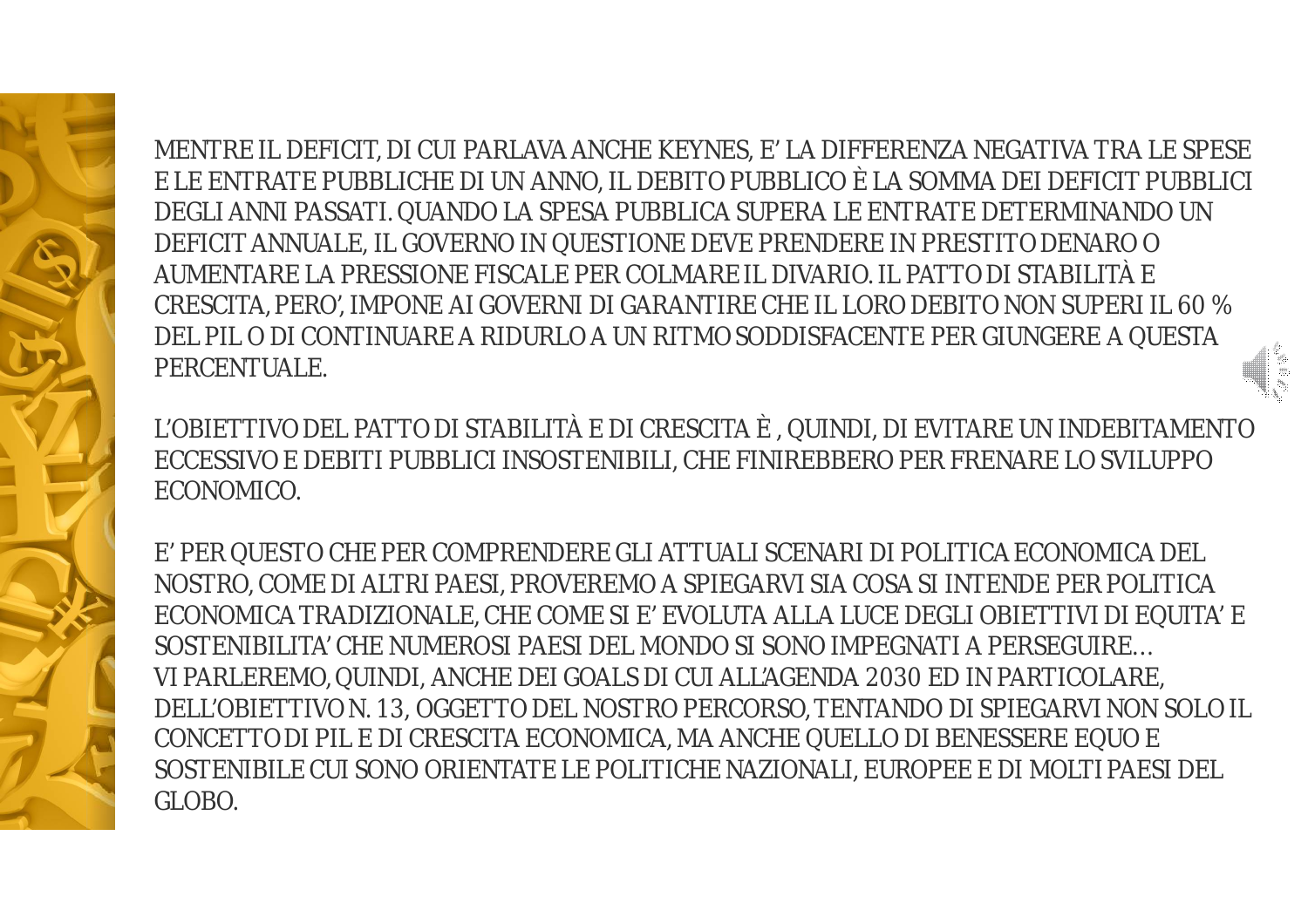### LA MACROECONOMIA TRADIZIONALE

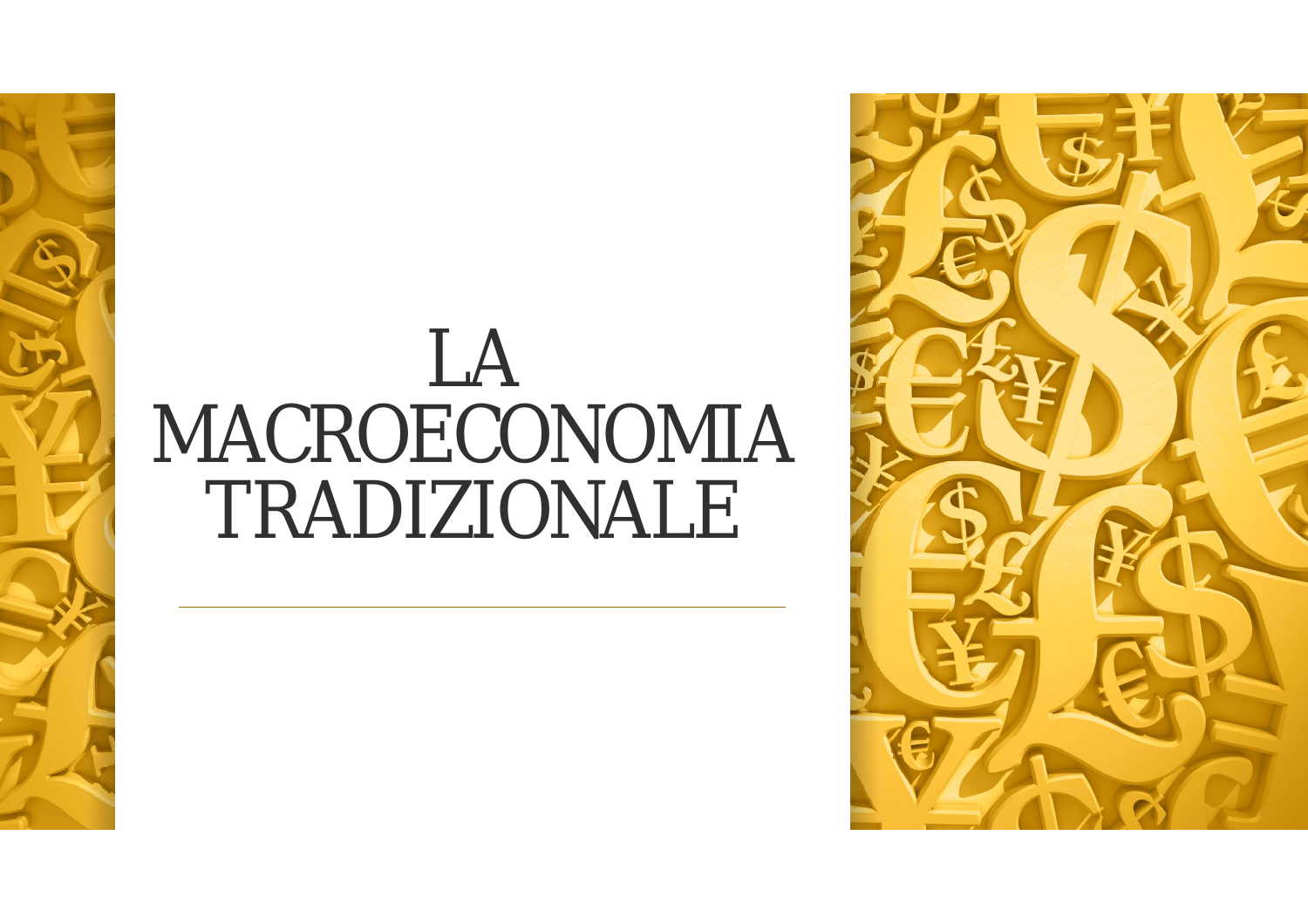

### MACROECONOMIA

>LA MACROECONOMIA SI OCCUPA DEI FENOMENI ECONOMICI REAL LDEL SISTEMA FCONOMICO CHE RIGUARDANO TUTTI (MACRO) ED È DISTANTE DALL'ASPETTO TEORICO PURO DELL'ECONOMIA

≻GLI OPERATORI ECONOMICI (IMPRESE, CONSUMATORI, STATO) NON SONO PIÙ VISTI DAL PUNTO DI VISTA INDIVIDUALE BENSÌ COME INSIEME DI SOGGETTI ECONOMICI. LE GRANDEZZE ECONOMICHE SONO MISURATE IN MODO AGGREGATO (CONSUMI, SPESA PUBBLICA, PRODUZIONE, PREZZI, ECC.).

EL PRINCIPALE OBIETTIVO DELLA MACROECONOMIA È I A COSTRUZIONE DI UN MODELLO ECONOMICO IN GRADO DI SPIEGARE IL FUNZIONAMENTO DEL SISTEMA ECONOMICO DETTO MODELLOMACROECONOMICO.

> UN MODELLO MACROECONOMICO È UN MODELLO FORMALE, ASTRATTO E SEMPLIFICATO, IN GRADO DI RAPPRESENTARE IL SISTEMA ECONOMICO IN UN DETERMINATO MOMENTO STORICO. PER AIUTARE I POLICY MAKER AD ADOTTARE LE POLITICHE ECONOMICHE PIÙ IDONEE ED EFFICACI PER IL RAGGIUNGIMENTO DEGLI OBIETTIVI DI GOVERNO.

E L'ANALISI MACROECONOMICA SI OCCUPA DELLA DOMANDA AGGREGATA, ANCHE E SOPRATTUTTO AL FINE DI FAVORIRE LA CRESCITA DELL'OFFERTA AGGREGATA (PIL O PRODOTTO INTERNO LORDO= SOMMA DEL VALORE DEI PRODOTTI FINITI OTTENUTI IN UNO STATO. IN UN LASSO DI TEMPO DEFINITO)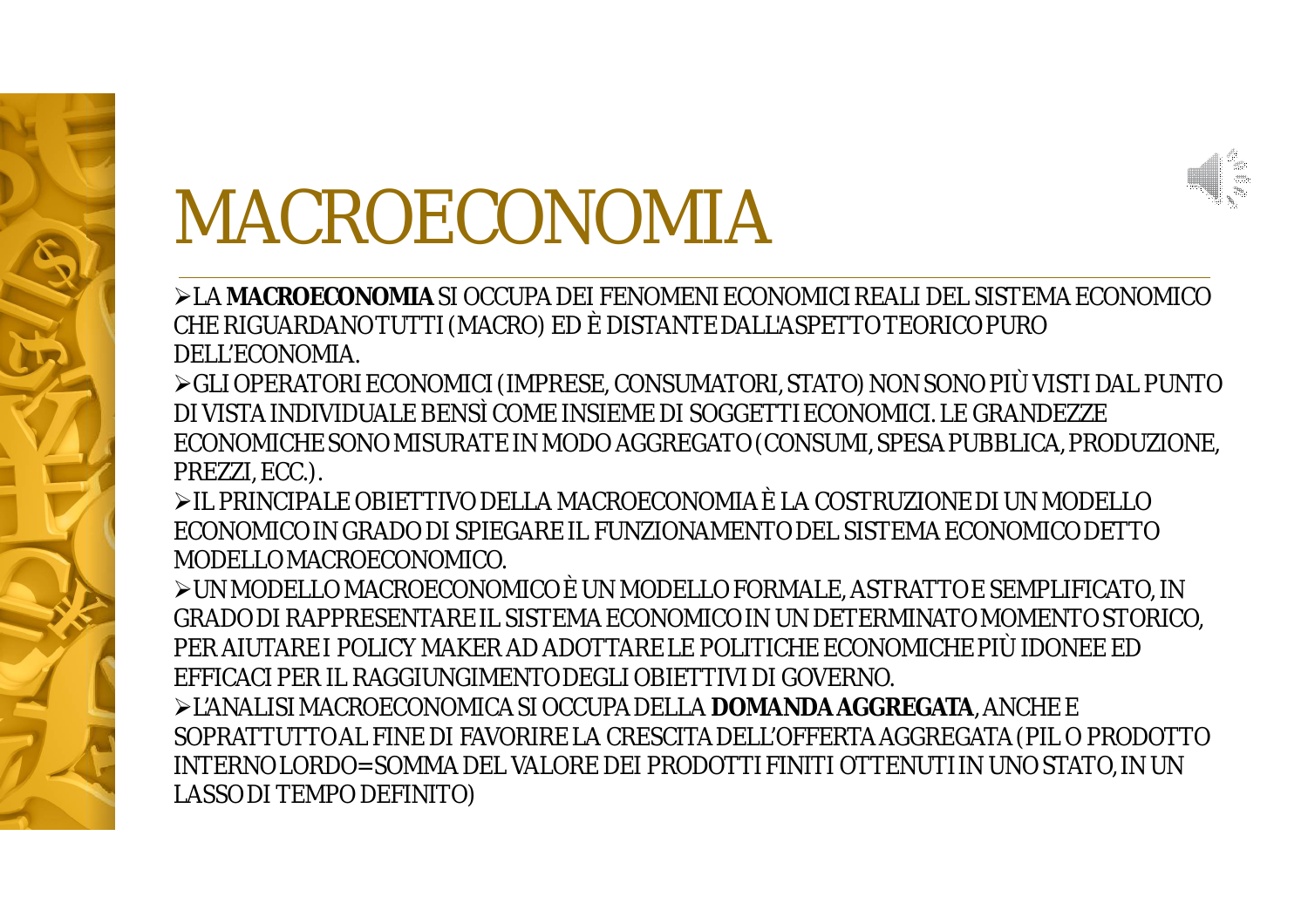

## LA TEORIA KEYNESIANA

- > IN MACROECONOMIA L'ECONOMIA KEYNESIANA È UNA SCUOLA DI PENSIERO ECONOMICA BASATA SULLE IDEE DI JOHN MAYNARD KEYNES, ECONOMISTA BRITANNICO VISSUTO A CAVALLO TRA IL XIX F II XX SECOLO
- $\triangleright$  EGLI AFFERMÒ CHE LA CONDIZIONE TIPICA DEL SISTEMA ECONOMICO NON È L'EQUILIBRIO, MA LA SOTTOCCUPAZIONE: LE RISORSE DISPONIBILI E LA DOMANDA SONO INFERIORI RISPETTO ALL'OFFERTA. CIÒ, IN QUANTO, AL CRESCERE DEL REDDITO I CONSUMI CRESCONO IN MANIERA MENO CHE PROPORZIONALE.
- ► QUINDI, PER POTER MANTENERE UN DETERMINATO VOLUME DI OCCUPAZIONE È NECESSARIO CHE SI FFFFTTUINO INVESTIMENTI SUFFICIENTI AD ASSORBIRE LA DIFFFRENZA TRA LA PRODUZIONE TOTALE E I CONSUMI. PER QUESTO, KEYNES, RITENEVA NECESSARIO L'INTERVENTO DELLO STATO CHE, ATTRAVERSO LA SPESA PUBBLICA, PUÒ DETERMINARE UN AUMENTO DEL LIVELLO DI OCCUPAZIONE E, DI CONSEGUENZA, UN AUMENTO DEI REDDITI DELLE FAMIGLIE E QUINDI DEI CONSUMI. CIÒ ANCHE RICORRENDO ALL'INDEBITAMENTO DELLO STATO, OVVERO **GRAZIE ALLA POLITICA DEL DEFICIT SPENDING.**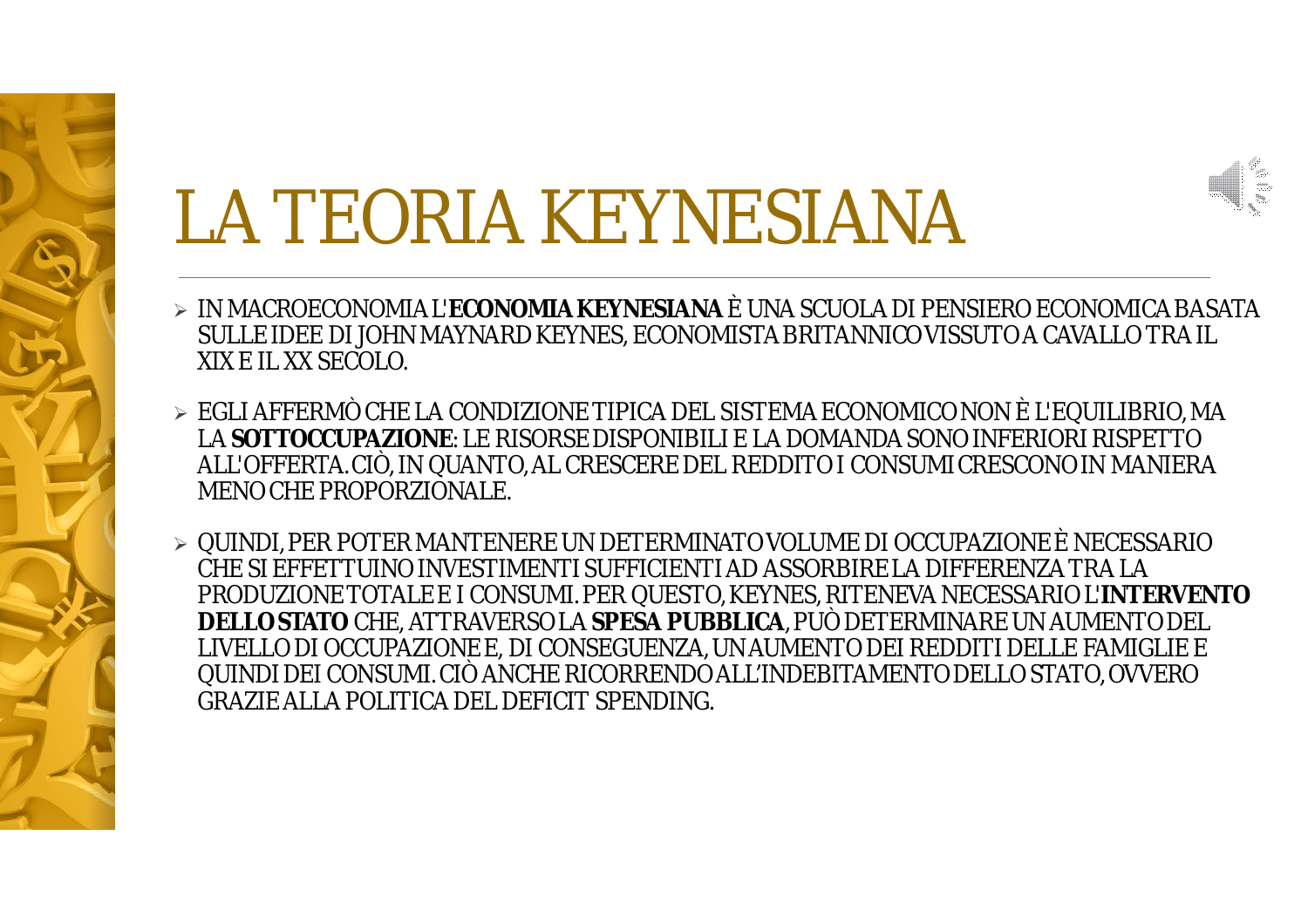

# LA DOMANDA AGGREGATA

LA **DOMANDA AGGREGATA** È QUELLE PARTE DI PRODUZIONE COMPLESSIVA CHE GLI OPERATORI ECONOMICI SONO DISPOSTI AD ACQUISTARE, IN CORRISPONDENZA DI UN DETERMINATO LIVELLO DI PREZZI.

GLI ELEMENTI CHE COMPONGONO LA DOMANDA AGGREGATA SONO:

- IL **CONSUMO (C)**= È INFLUENZATO DAL LIVELLO DEL REDDITO DELLE FAMIGLIE: LE FAMIGLIE PIÙ NUMEROSE HANNO CONSUMI PIÙ ELEVATI MA, A PARITÀ DI REDDITO, LE FAMIGLIE PIÙ NUMEROSE HANNO UN CONSUMO PROCAPITE INFERIORE.
- GLI **INVESTIMENTI (I)**= SONO GLI ACQUISTI FATTI DALLE IMPRESE IN BENI STRUMENTALI DUREVOLI, UTILIZZATI PIÙ VOLTE NEL PROCESSO PRODUTTIVO PER PRODURRE BENI E SERVIZI. GLI INVESTIMENTI POSSONO ANCHE ESSERE: PUBBLICI, PRIVATI, LORDI, NETTI..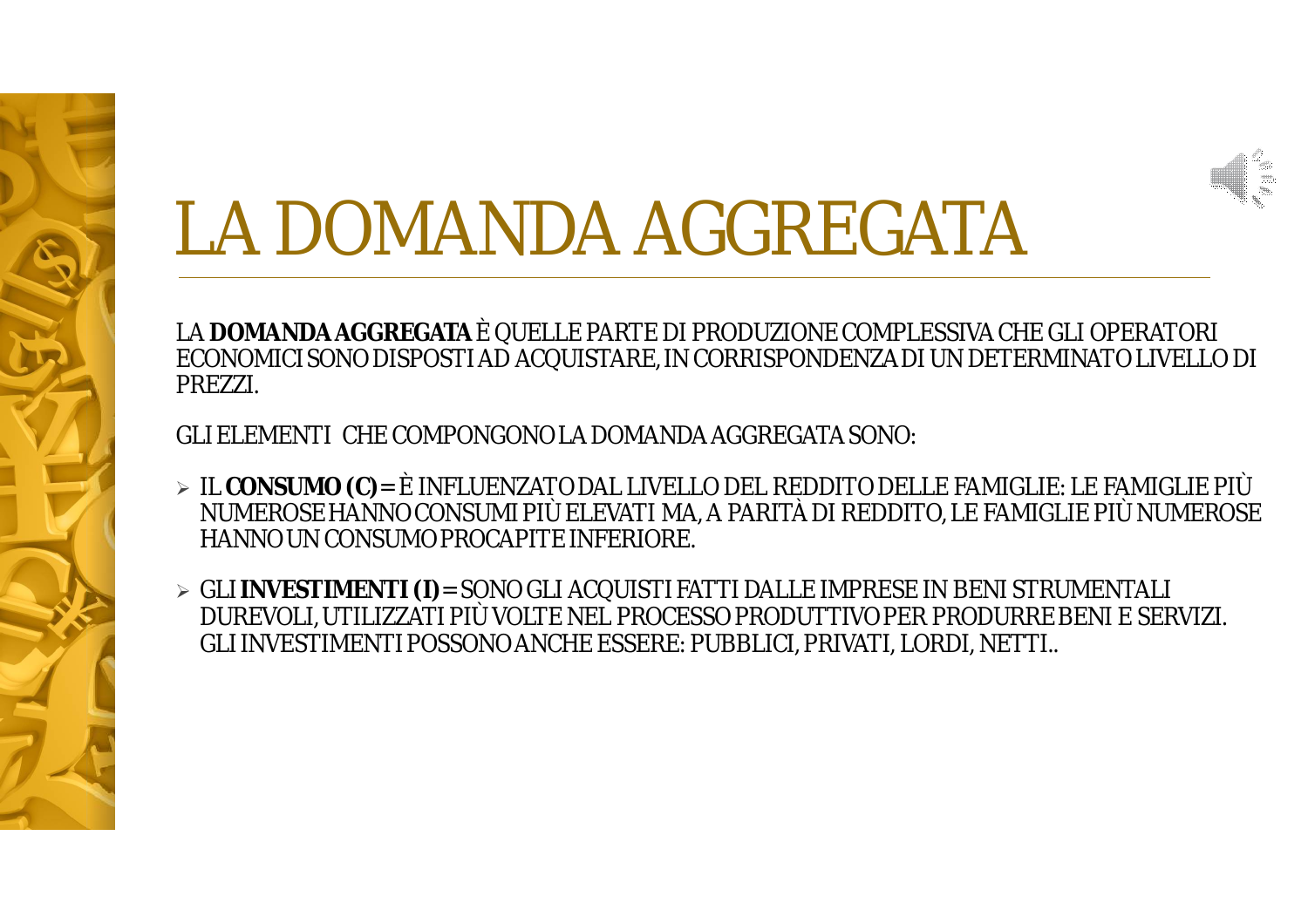

**SPESA PUBBLICA (G)**= COMPRENDE TUTTE LE SPESE EFFETTUATE DALLA PUBBLICA AMMINISTRAZIONE PER BENI E SERVIZI. L'AUMENTO DELLA SPESA PUBBLICA FA AUMENTARE LA DOMANDA, AUMENTANDO DI CONSEGUENZA IN MODO AMPLIFICATO IL REDDITO NAZIONALE NELLE MISURE DEL MOLTIPLICATORE. **ESPORTAZIONI (X)**= SONO LE ESPORTAZIONI DI BENI E SERVIZI **IMPORTAZIONI (M)**= IMPORTAZIONI DI BENI E SERVIZI NELLA MISURA DEL MOLTIPLICATORE (1/1-C). PER CUI, PIÙ ELEVATA SARÀ LA PROPENSIONE MARGINALE AL CONSUMO DEL SISTEMA, CIOÈ LA TENDENZA A CONSUMARE DI PIÙ IN FUNZIONE DI UN AUMENTO DEL REDDITO DISPONIBILE, MAGGIORE SARÀ L'AUMENTO DELLA DOMANDA AGGREGATA DA CUI DIPENDE LA CRESCITA DELL'OFFERTA AGGREGATA O PIL.

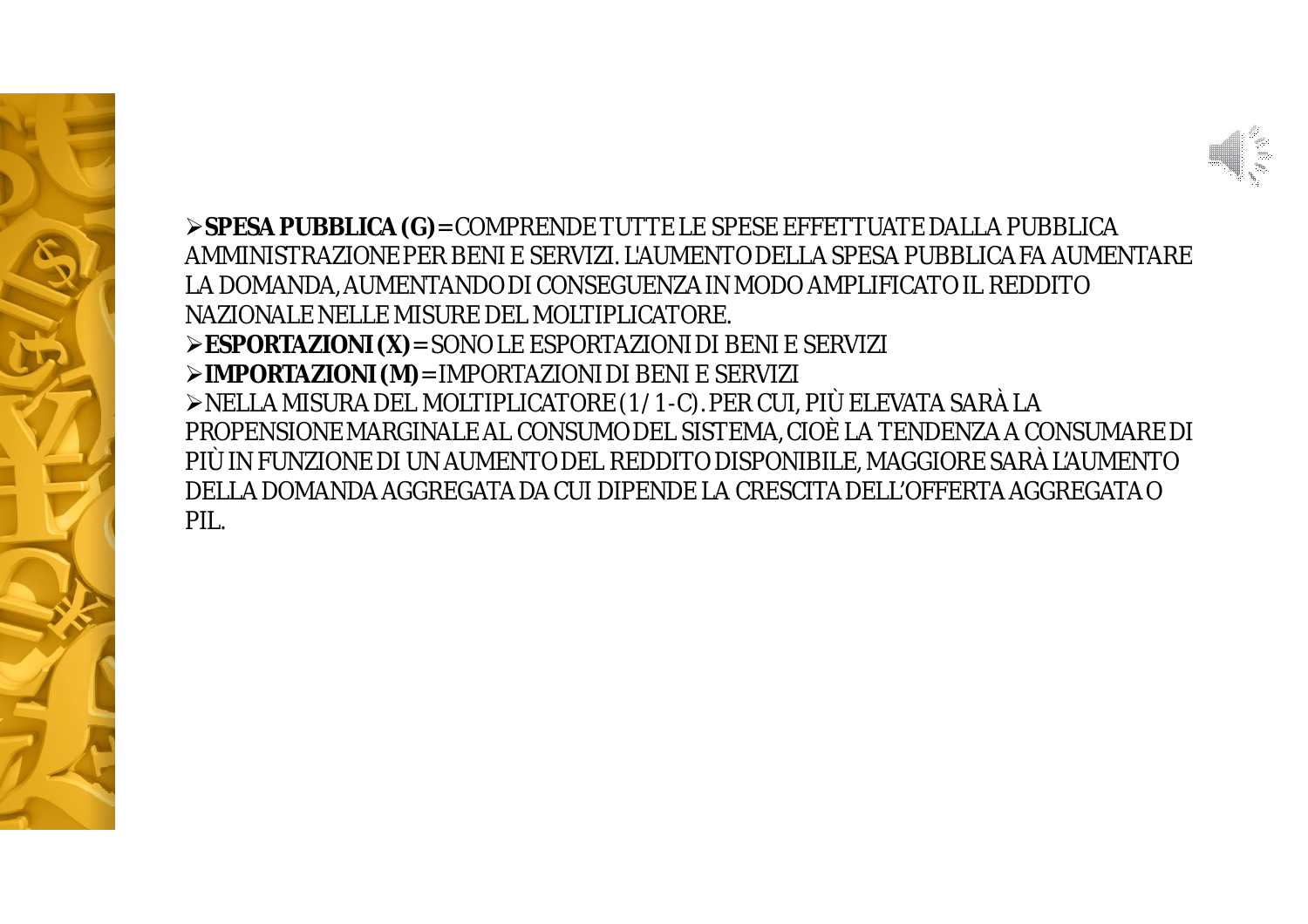## **ECONOMIA EQUO** SOSTENIBILE

**FRANCESCO ROSSI ALICE BALDUCCI ESTER VALDISERRA** 

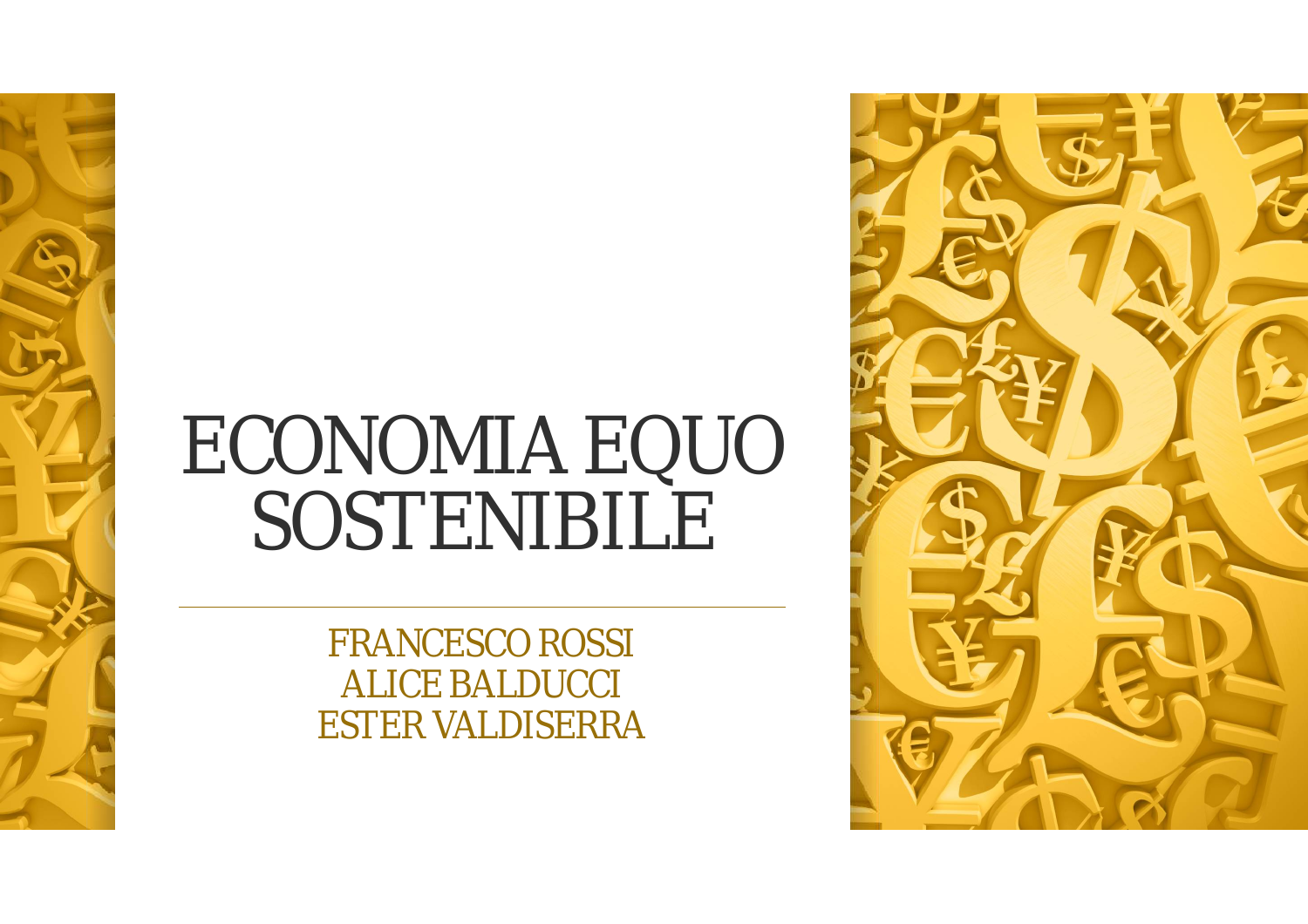#### IL BENESSERE EQUO E SOSTENIBILE

• IL BENESSERE EQUO E SOSTENIBILE (BES) È UN SET DI INDICATORI SVILUPPATO DALL'ISTAT (L'ISTITUTO NAZIONALE DI STATISTICHE) DAL CNEL(CONSIGLIO NAZIONALE DELL'ECONOMIA E DEL LAVORO) AL FINE DI VALUTARE IL PROGRESSO DI UNA SOCIETÀ NON SOLO DAL PUNTO DI VISTA ECONOMICO, COME AD ESEMPIO FA IL PIL(PRODOTTO INTERNO LORDO) MA ANCHE SOCIALE E AMBIENTALE.

QUESTO INSIEME DI INDICATORI È DOTATO DI MISURE DI DISEGUAGLIANZA E SOSTENIBILITÀ, CHE QUANTIFICANO LA DISTRIBUZIONE DEL REDDITO DISPONIBILE E LA SOSTENIBILITÀ AMBIENTALE DEL BENESSERE.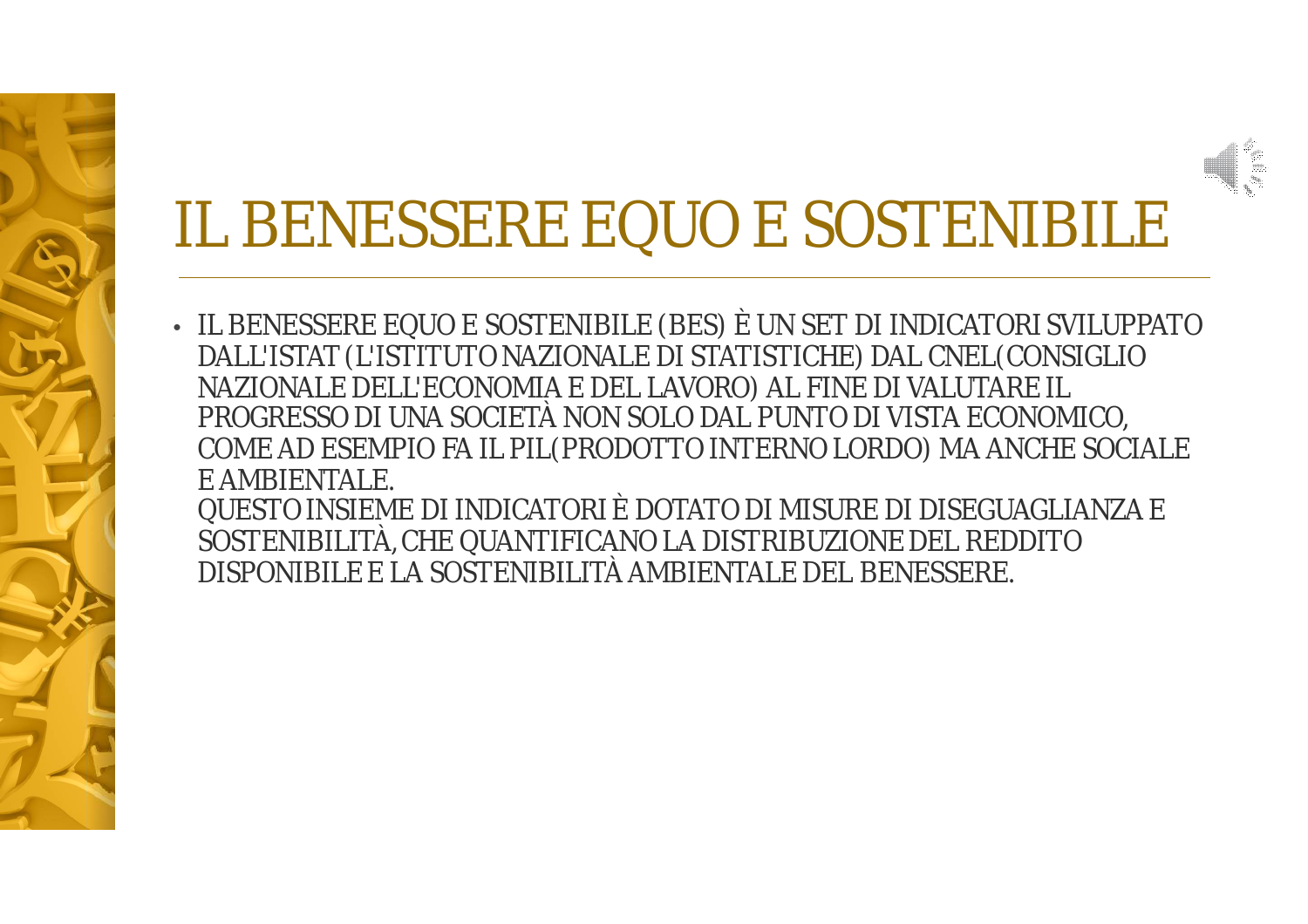#### **SVILUPPO SOSTENIBILE**



NEL 2015 L'ONU (ORGANIZZAZIONE DELLE NAZIONI UNITE), HA DATO IL VIA A UN PIANO (CHIAMATO AGENDA 2030) PER REALIZZARE, NELL'ARCO DI 15 ANNI, MIGLIORAMENTI SIGNIFICATIVI NEL MONDO.

HANNO INDIVIDUATO 17 OBIETTIVI DA RAGGIUNGERE, CHE SONO STATI CHIAMATI OBIETTIVI GLOBALI PER UNO SVILUPPO SOSTENIBILE, CIASCUNO SUDDIVISO IN TRAGUARDI PIÙ PICCOLI E **MIRATI** 

GLI OBIETTIVI PER LO SVILUPPO DANNO SEGUITO AI RISULTATI DEGLI OBIETTIVI DI SVILUPPO DEL MILLENNIO (MILLENNIUM DEVELOPMENT GOALS) CHE LI HANNO PRECEDUTI, E RAPPRESENTANO OBIETTIVI COMUNI SU UN INSIEME DI QUESTIONI IMPORTANTI PER LO SVILUPPO: LA LOTTA ALLA POVERTÀ, L'ELIMINAZIONE DELLA FAME E IL CONTRASTO AL CAMBIAMENTO CLIMATICO, PER CITARNE SOLO ALCUNI, 'OBIETTIVI COMUNI' SIGNIFICA CHE ESSI RIGUARDANO TUTTI I PAESI F TUTTI GLI INDIVIDUI: NESSUNO NE È ESCLUSO, NÉ DEVE ESSERE LASCIATO INDIETRO LUNGO IL CAMMINO NECESSARIO PER PORTARE IL MONDO SULLA STRADA DELLA SOSTENIBILITÀ.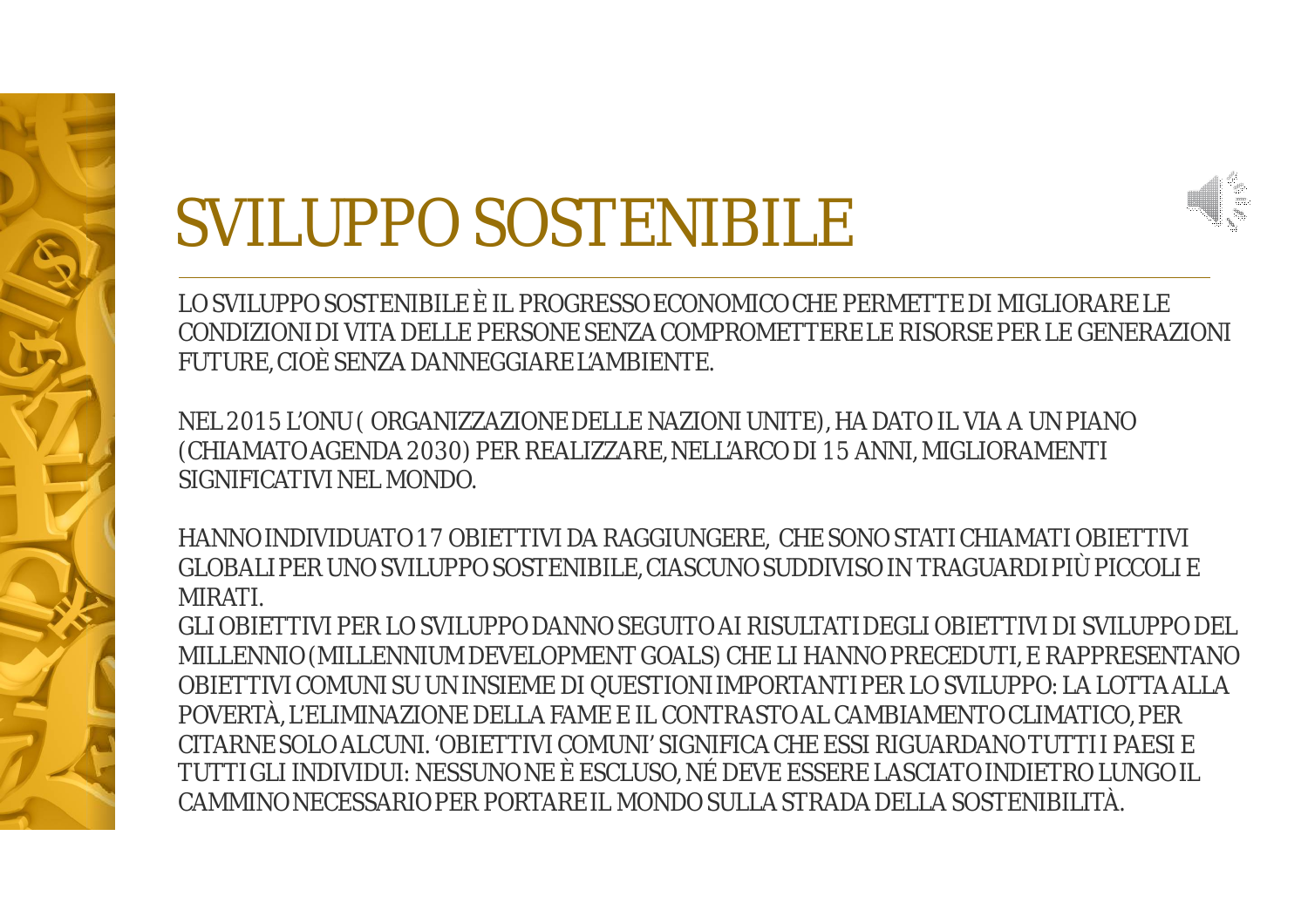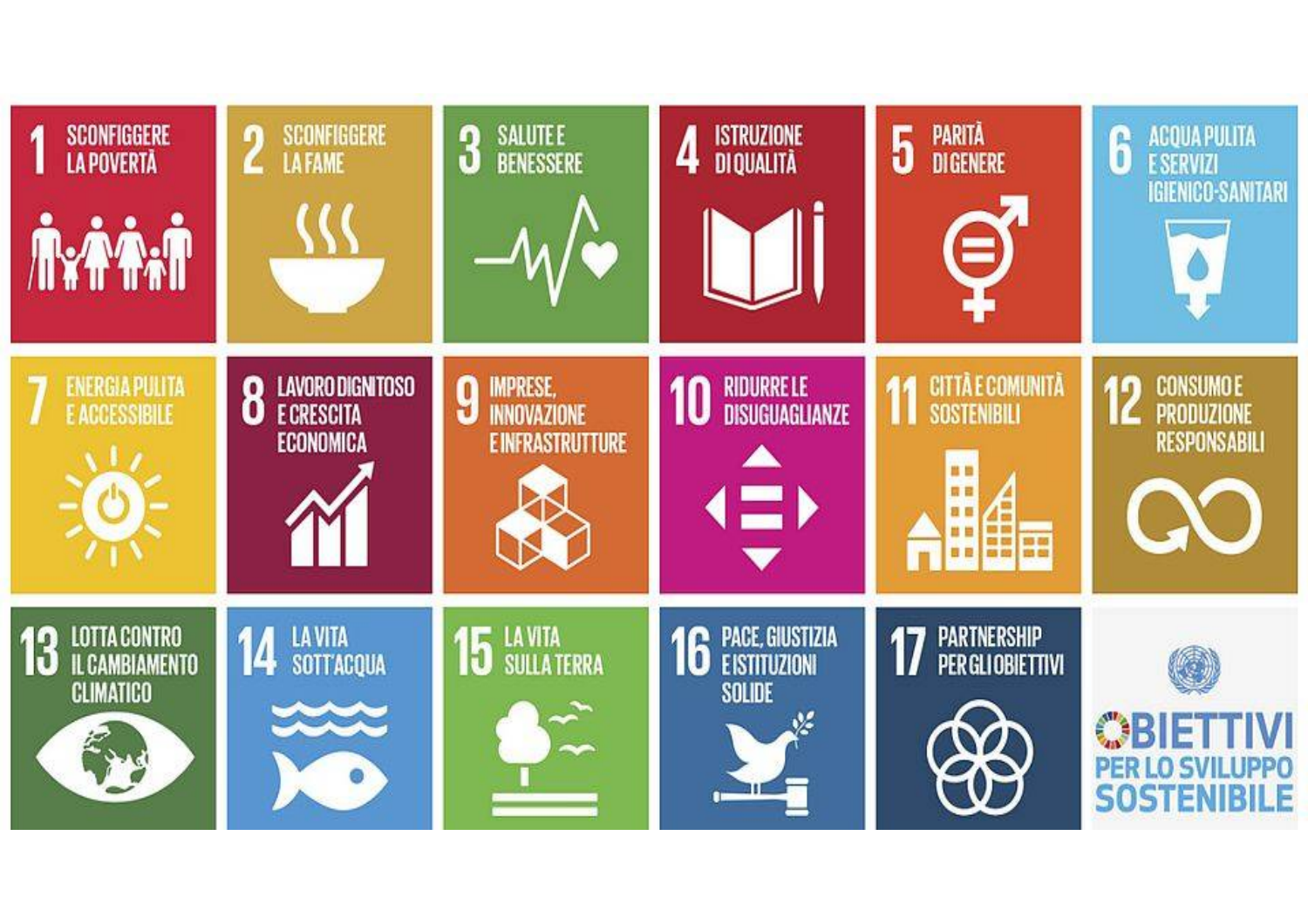

#### OBIETTIVO 13

PER COMBATTERE IL CAMBIAMENTO CLIMATICO E LIMITARNE LE CONSEGUENZE L'OBIETTIVO 13 PROPONE DI METTERE IN ATTO TUTTE LE MISURE POSSIBILI PER FERMARE L'AUMENTO DELLE TEMPERATURE,

RAFFORZARE LA CAPACITÀ DI ADATTAMENTO AI RISCHI LEGATI AL CLIMA E AI DISASTRI NATURALI E

SENSIBILIZZARE PIÙ PERSONE POSSIBILI A PARTIRE DAI PIÙ GIOVANI. TRAGUARDI:

13.1 RAFFORZARE IN TUTTI I PAESI LA CAPACITÀ DI RIPRESA E DI ADATTAMENTO AI RISCHI LEGATI AL CLIMA E AI DISASTRI NATURALI

13.2 INTEGRARE LE MISURE DI CAMBIAMENTO CLIMATICO NELLE POLITICHE, STRATEGIE E PIANIFICAZIONE NAZIONALI

13.3 MIGLIORARE L'ISTRUZIONE, LA SENSIBILIZZAZIONE E LA CAPACITÀ UMANA E ISTITUZIONALE PER QUANTO RIGUARDA LA MITIGAZIONE DEL CAMBIAMENTO CLIMATICO, L'ADATTAMENTO, LA RIDUZIONE DELL'IMPATTO E L'ALLERTA TEMPESTIVA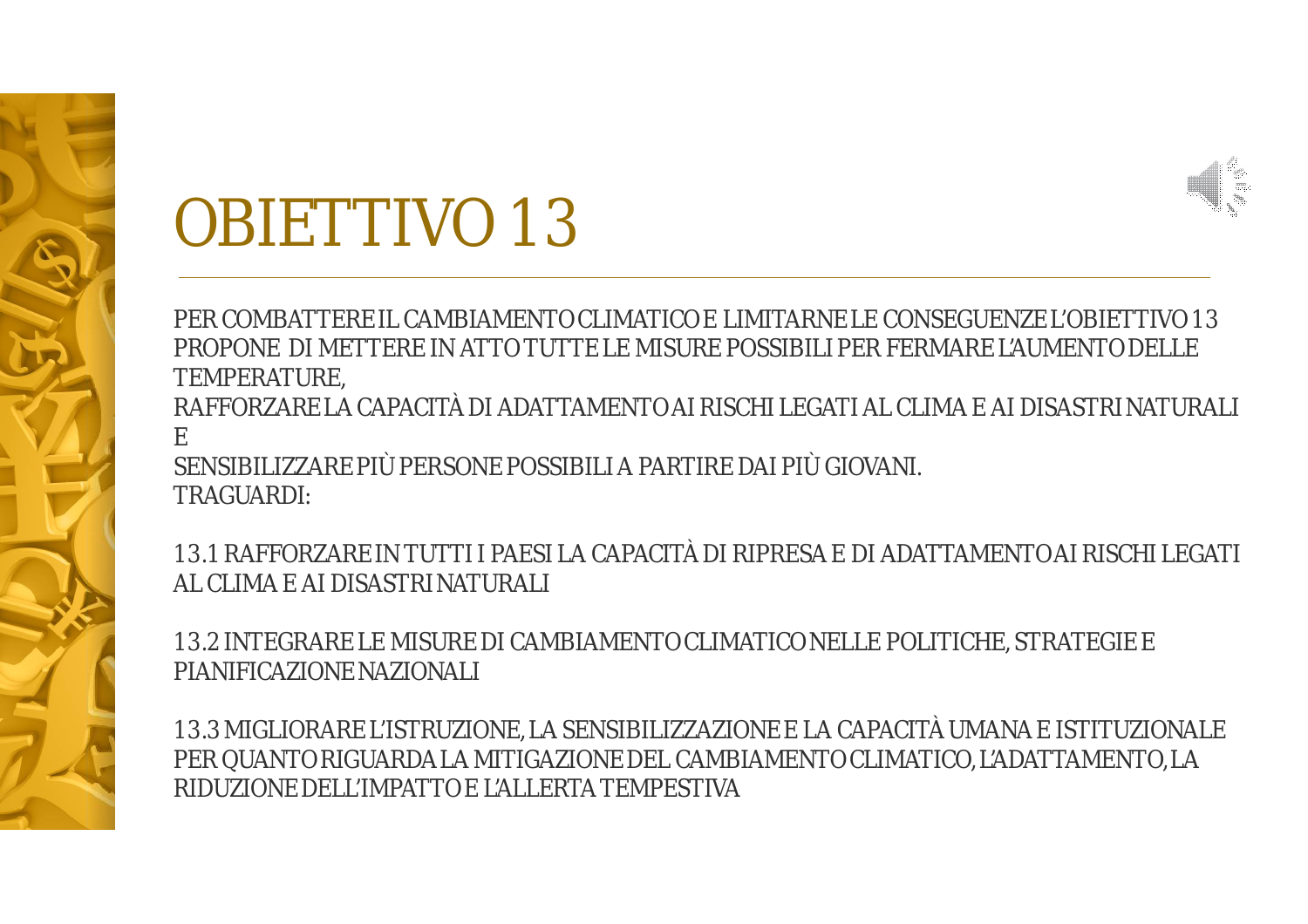

13.A RENDERE EFFETTIVO L'IMPEGNO ASSUNTO DAI PARTITI DEI PAESI SVILUPPATI VERSO LA CONVENZIONE QUADRO DELLE NAZIONI UNITE SUL CAMBIAMENTO CLIMATICO, CHE PREVEDE LA MOBILIZZAZIONE – ENTRO IL 2020 – DI 100 MILIARDI DI DOLLARI ALL'ANNO, PROVENIENTI DA TUTTI I PAESI ADERENTI ALL'IMPEGNO PRESO, DA INDIRIZZARE AI BISOGNI DEI PAESI IN VIA DI SVILUPPO, IN UN CONTESTO DI AZIONI DI MITIGAZIONE SIGNIFICATIVE E DI TRASPARENZA NELL'IMPLEMENTAZIONE, E RENDERE PIENAMENTE OPERATIVO IL PRIMA POSSIBILE IL FONDO VERDE PER IL CLIMA ATTRAVERSO LA SUA CAPITALIZZAZIONE

13.B PROMUOVERE MECCANISMI PER AUMENTARE LA CAPACITÀ EFFETTIVA DI PIANIFICAZIONE E GESTIONE DI INTERVENTI INERENTI AL CAMBIAMENTO CLIMATICO NEI PAESI MENO SVILUPPATI, NEI PICCOLI STATI INSULARI IN VIA DI SVILUPPO, CON PARTICOLARE ATTENZIONE A DONNE E GIOVANI E ALLE COMUNITÀ LOCALI E MARGINALI.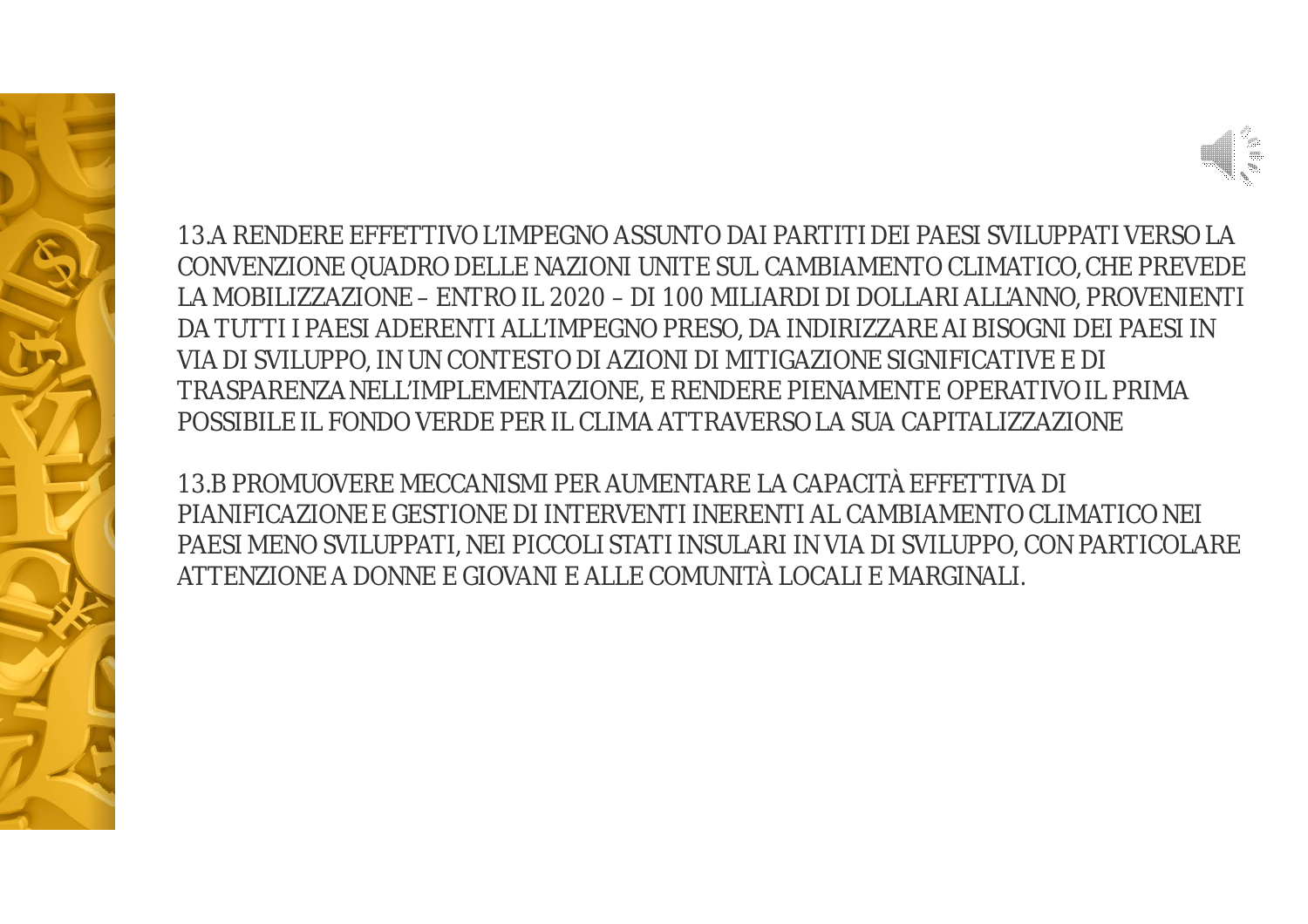

#### MISURE DI RIPRESA

UN GRUPPO DI 45 THINK-TANK E ONG DI TUTTA EUROPA HA SCRITTO A CHRISTINE LAGARDE, PRESIDENTE DELLA BANCA CENTRALE EUROPEA, ESORTANDO LA BCE A TENERE CONTO DEI RISCHI CHE LA CRISI CLIMATICA PONE ALL'ECONOMIA GLOBALE NELLE SUE MISURE DI RISPOSTA ALLA PANDEMIA.

LE ORGANIZZAZIONI INVITANO LA BCE AD ALLINEARE IL SUO LAVORO CON IL RINNOVATO IMPEGNO DELLE ISTITUZIONI EUROPEE A RISPETTARE IL GREEN DEAL E GLI IMPEGNI DELL'UE IN MATERIA DI CLIMA, PER FARE UN FRONTE UNITO DI FRONTE A QUESTA TRAGEDIA GLOBALE. LA LETTERA, INVIATA IN ANTICIPO RISPETTO ALLA RIUNIONE DEL CONSIGLIO DIRETTIVO DELLA BANCA CENTRALE EUROPEA DEL 30 APRILE, RACCOMANDA CINQUE PUNTI DA INTRAPRENDERE PER LO SVILUPPO DI MISURE DI RIPRESA SOSTENIBILI.

QUESTE INCLUDONO:

- ALLINEARE I PROGRAMMI DI ACQUISTO DI TITOLI E LE STRUTTURE DI GARANZIA DELLA BCE CON L'ACCORDO DI PARIGI;

- ALLINEARE LE OPERAZIONI DI RIFINANZIAMENTO AL SETTORE BANCARIO CON L'ACCORDO DI PARIGI;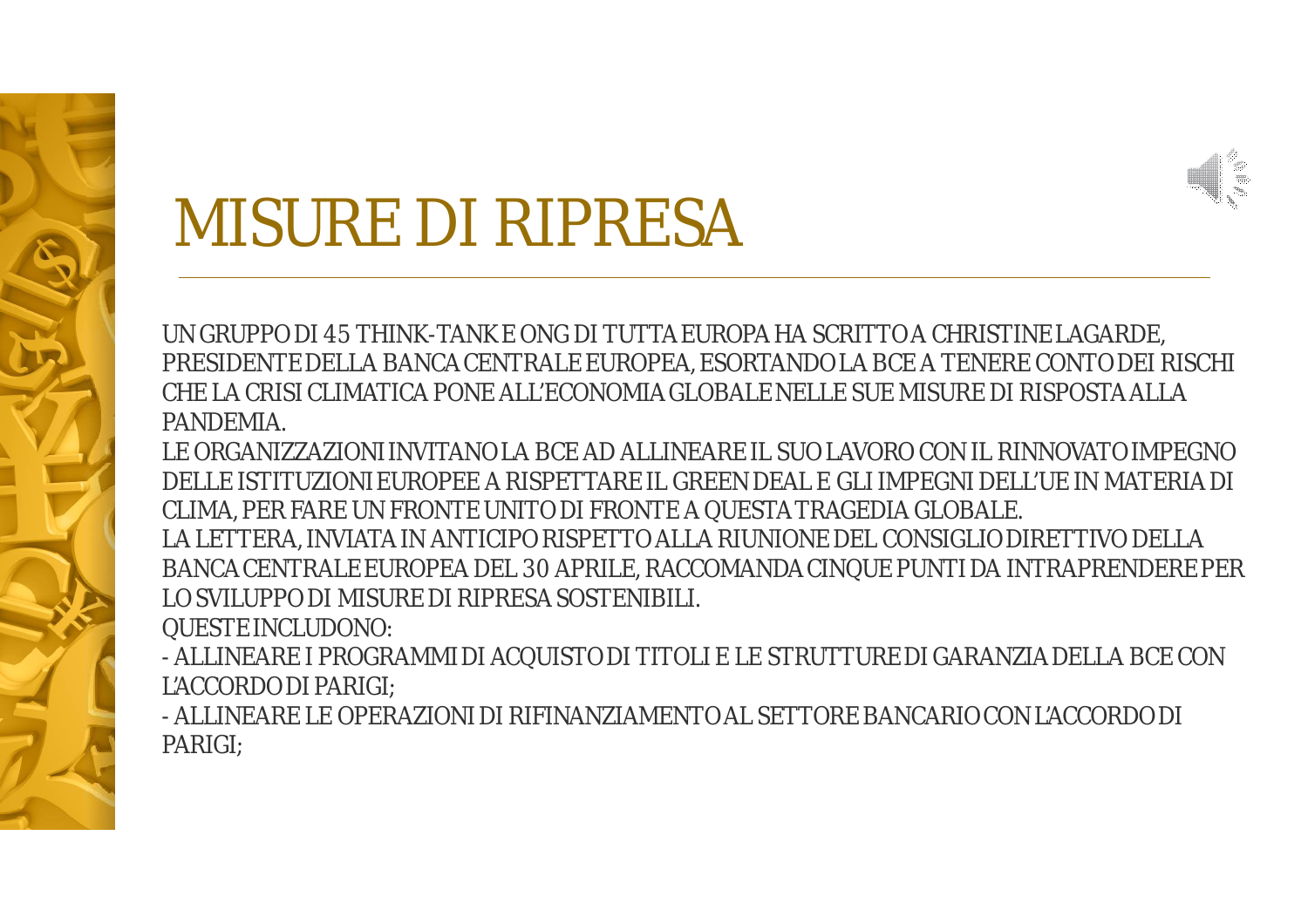



- SOSTENERE I MERCATI FINANZIARI PER GLI INVESTIMENTI SOSTENIBILI E COORDINARE LE OPERAZIONI CON LA BANCA EUROPEA PER GLI INVESTIMENTI (O ALTRE ISTITUZIONI EUROPEE EQUIVALENTI) PER INCREMENTARE GLI INVESTIMENTI VERDI; - ATTUARE MISURE PRUDENZIALI PER AUMENTARE LA RESILIENZA DEL SETTORE BANCARIO EUROPEO AI RISCHI CLIMATICI E RIDURRE I FLUSSI FINANZIARI COSIDDETTI "MARRONI" (IL FINANZIAMENTO DEI COMBUSTIBILI FOSSILI); - VALUTARE E COMUNICARE REGOLARMENTE AI FUNZIONARI ELETTI NEL SUO CONSIGLIO INFORMAZIONI SULL'ALLINEAMENTO DELLE SUE OPERAZIONI ALL'ACCORDO DI PARIGI E A QUELLE DEL SETTORE BANCARIO EUROPEO.